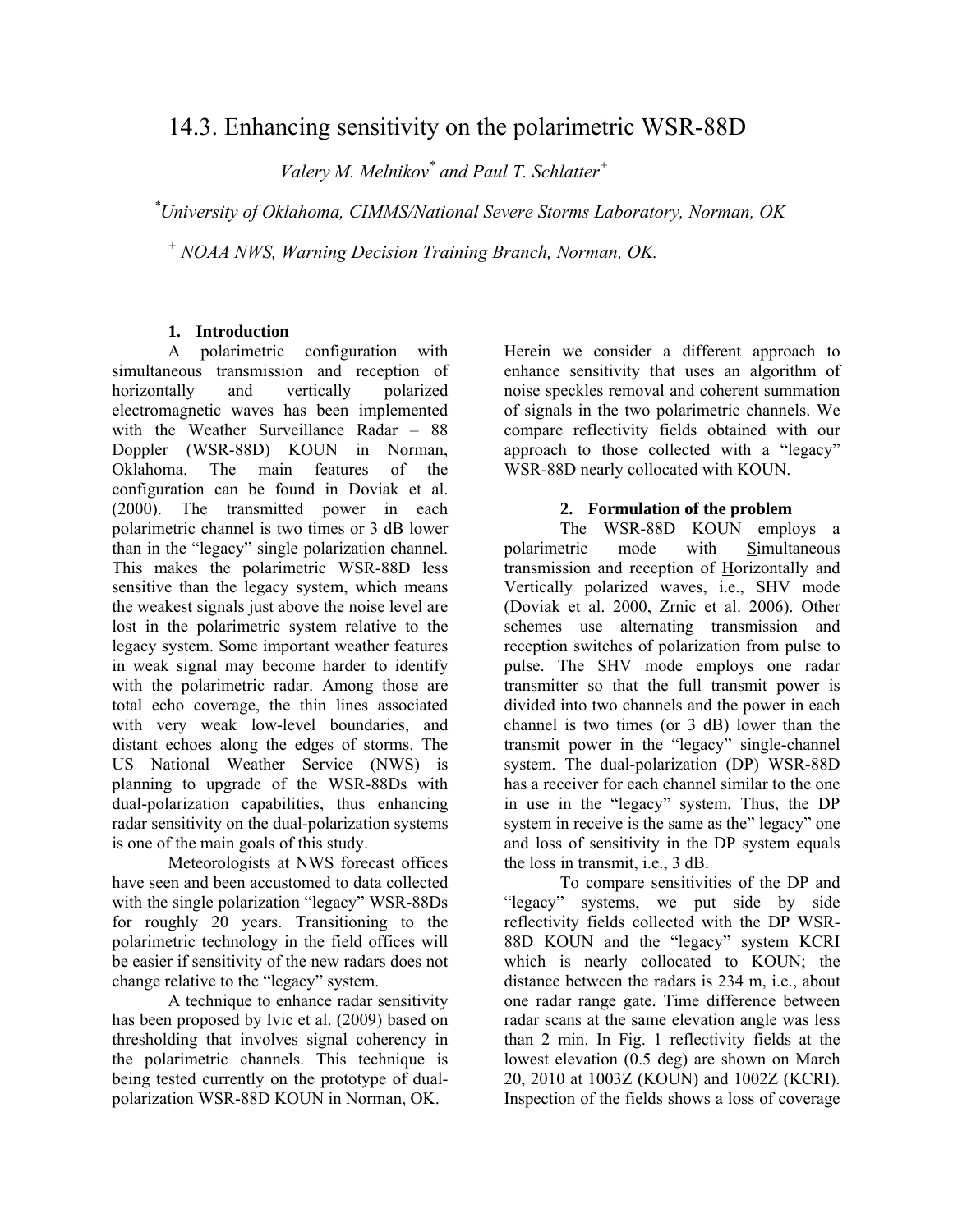in the KOUN image especially at the fringes of echoes.



Fig. 1. Reflectivity fields collected with DP KOUN and "legacy" KCRI on March 20, 2010.

The loss of sensitivity on the DP system leads to a shrinking of total echo coverage, especially at long ranges from radar. This leads to slightly smaller areas of precipitation detected by radar, though the precipitation echo lost is so weak that precipitation accumulation would not be adversely impacted. The extent and coverage of precipitation in weak echo, such as shallow light snow events, can be adversely impacted. Additionally, thin lines in reflectivity fields associated with weak, subtle, low-level boundaries created by previous or ongoing convective storms may become less visible. The echo tops become lower because of weak signal loss. Clearly, mitigation of the sensitivity loss in the DP systems is desirable.

### **3. Noise speckle processing to enhance sensitivity**

In the "legacy" WSR-88D, suppressing of noise speckles is done by thresholding data at some level of signal-to-noise ratio (SNR). For reflectivity, the level is set at 2 dB which means all signals with  $SNR < 2$  dB are censored in products based on reflectivity. This SNR level is

currently used in KOUN for reflectivity and polarimetric products.

To enhance radar sensitivity, we consider herein an algorithm that is based on Processing of Noise Speckles (PNS). The approach works on two dimensional radar products (Level 2 format), i.e., it can be implemented in the Radar Product Generator, RPG. A sketch clarifying the algorithm is shown in Fig. 2. A field of reflectivity in two dimensions X and Y is placed in a grid of representation cells (quadrates). If there is no signal in a representation cell, it is white. Speckles of weather signal or noise are both shown with gray squares. Numerous approaches can be used to eliminate speckles in the representation cells. The simplest one eliminates single speckles as the one shown in Fig. 2 with coordinates (2,2). In other words, speckles are considered to be noise if they are isolated, and are removed from the field. We also use a version of PNS that eliminates a one dimensional line of speckles; examples are shown in Fig. 2 with row 4 and column 4. Our PNS leaves those speckles in the field that contain at least two adjacent speckles in each dimension. An example is the right 2x2 gray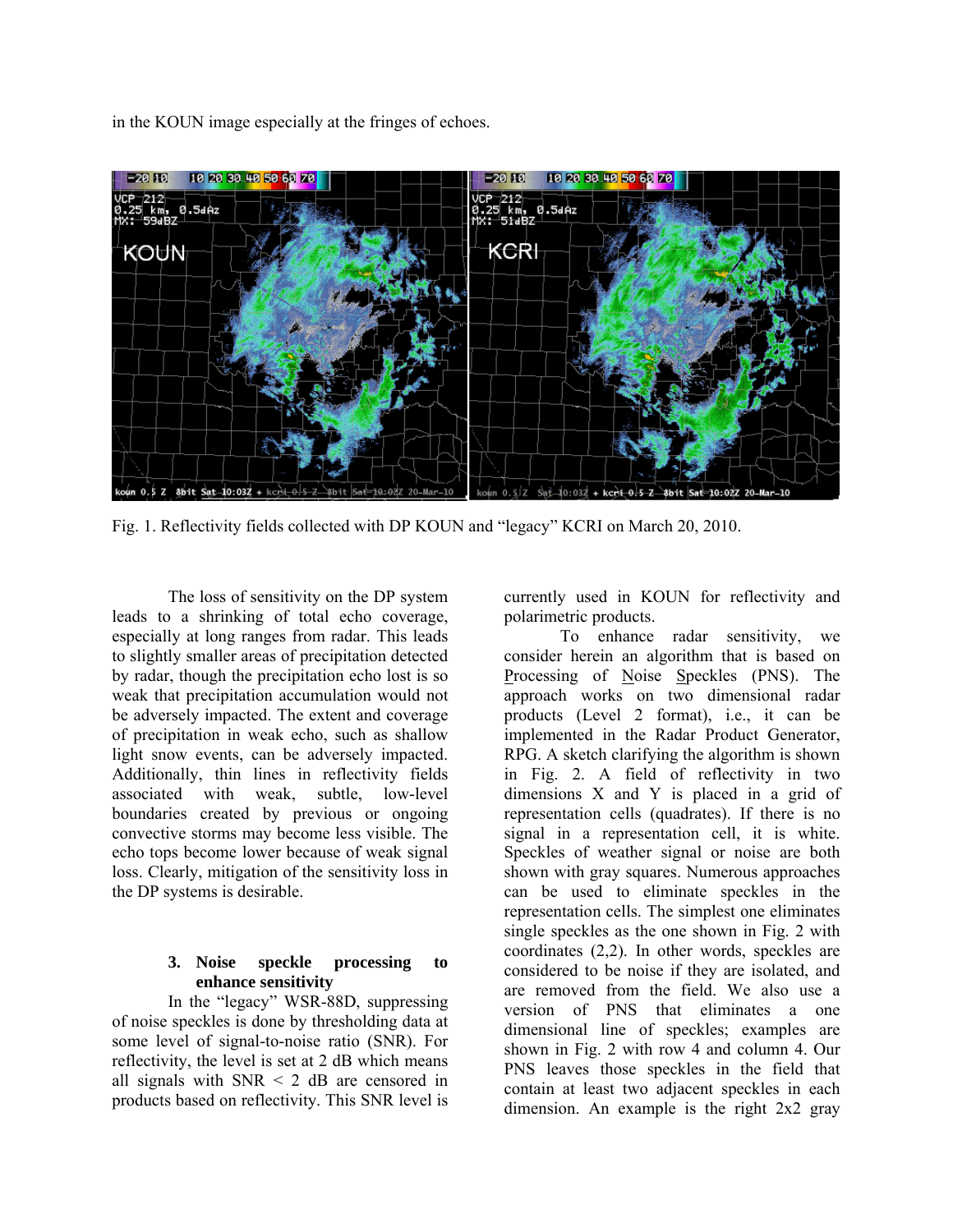patch in Fig.2. Thus, this version of the PNS algorithm is based on a supposition that the probability to create adjacent speckles by noise is much less than by weather echoes.



Fig. 2. Representation cells for a two dimensional field with grey speckles inside the cells.

In our implementation, the PNS algorithm works in a subsystem that emulates the RPG. However, the Radar Data Acquisition (RDA) subsystem is also involved in the algorithm by allowing a nosier signal to go to RPG. In other words, the RDA noise threshold should be reduced. Our experiments with radar data shows that this reduction should be 5 dB, i.e., the RDA SNR threshold can be moved from  $+2$  dB as on the "legacy" system to  $-3$  dB with RPG PNS on. This 5 dB gain is larger than the loss of 3 dB due to power splitting that means PNS restores the loss of sensitivity in the DP system. Moreover, DP radar sensitivity with PNS appears to be better than sensitivity of the "legacy" system that is demonstrated in Fig. 3.

There is a noticeable dissimilarity in echoes in Fig. 3 at distances within 20 km from the radars. KOUN exhibits strong reflections from ground targets. This is because we tested PNS with time-series data collected with KOUN and applied a simple notch ground clutter filter to the data whereas KCRI uses the more sophisticated GMAP filter. Because ground clutter contamination affects areas close to radar and we consider quite distant echoes to compare sensitivity of the radars, this discrepancy should



Fig. 3. Reflectivity field obtained with PNS applied to the KOUN's data (left) and the reflectivity field from "legacy" KCRI (right).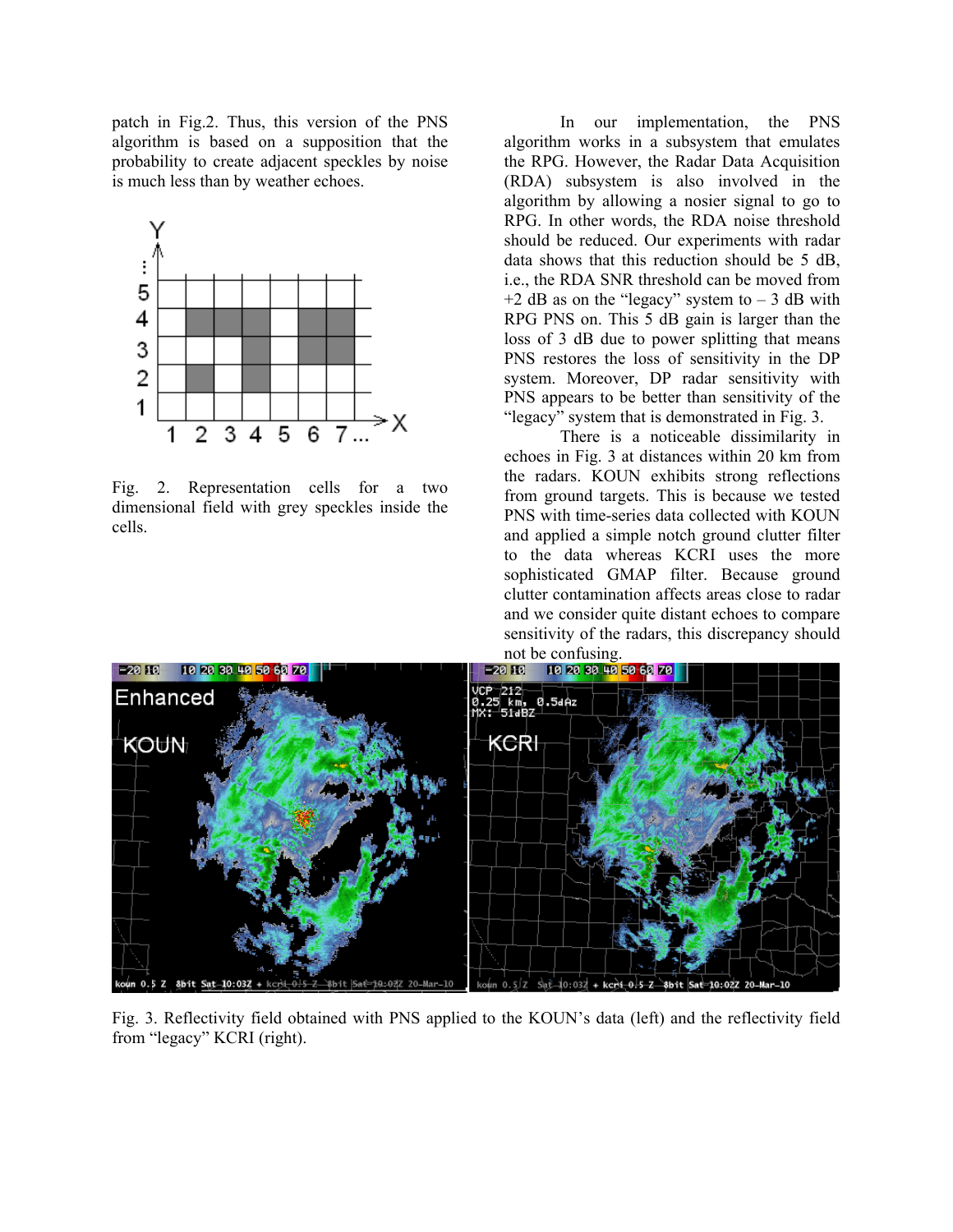There is another useful feature of PNS which is demonstrated in Fig. 4. Within range of KOUN, there are several transmitters that create interference signals on KOUN products. An example of interference contamination is shown in the left panel of Fig. 4. One can see three major features of echoes in Fig. 4 (left). 1) Clear air echoes that fill in distances up to about 50 km. 2) An echo in the south-east quadrant with very low correlation coefficient *(ρhv*) values. This is an echo from wild fire smoke (Melnikov et al., 2008). 3) Radial streaks around azimuth  $325^\circ$ ; these are contaminations from interference signals. The right panel in Fig. 4 presents the field after PNS application. It is seen that the PNS removes not only noise speckles but also interference contamination.



Fig. 4. Fields of the correlation coefficient with interference streaks in the North-West direction (left panel) before applying PNS and (right panel) after. Low correlation coefficients in the South-East quadrant are from wild fire smoke.

## 4. **Coherent summation of signals to enhance sensitivity**

Echoes from clouds and precipitation have high correlation coefficients, i.e., *ρhv* >0.95. This condition justifies the coherent summation of signals in the horizontal (H) and vertical (V) channels to increase the detection capability of the polarimetric WSR-88D. The coherent sum of voltages, *e*, in the H and V channels is:

$$
e_{sum} = e_h + e_v = s_h + n_h + s_v + n_v
$$
,

where *s* and *n* are weather and noise voltages correspondingly in the channels marked with the superscripts. The mean power of the sum signal is

$$
P_{sum} = < (e_h + e_v)(e_h^* + e_v^*)
$$
  
=  $S_h + S_v + < s_h^* s_v > + < s_h s_v^* > +$   
 $< n_h n_h^* > + < n_v n_v^* >$ 

where  $S_h$  and  $S_v$  are the powers of weather signal in the respective channels, the brackets define ensemble (or time) averages, the asterisk denotes complex conjugate, and we used the fact that the weather signal and noise voltages are zero mean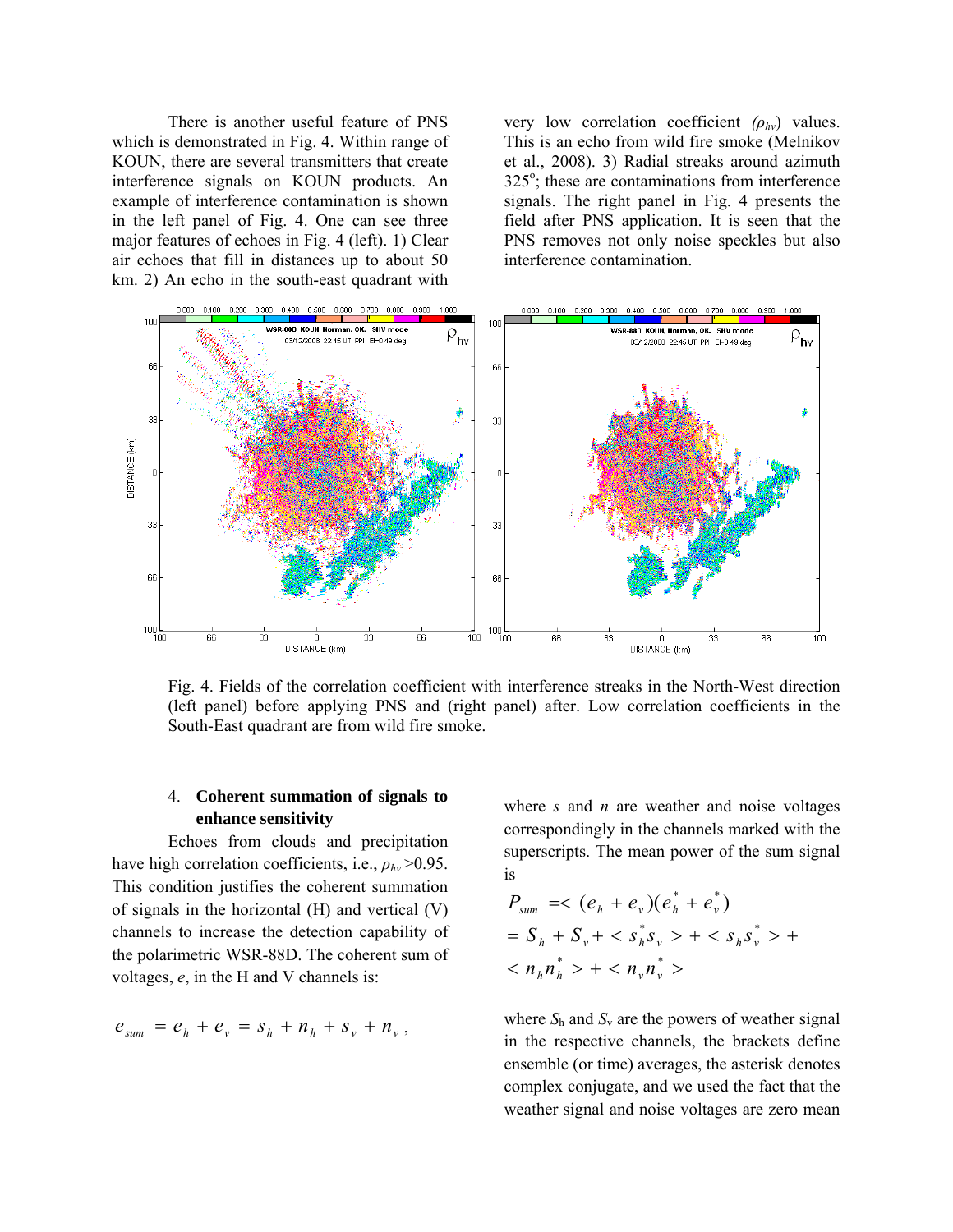and are uncorrelated. The latter equation can be written as:

$$
P_{sum} = S_h + S_v +
$$
  
2( $S_h S_v$ )<sup>1/2</sup>  $\rho_{hv}$  cos( $\varphi_{dp}$ ) +  $N_h$  +  $N_v$ 

 $N_{h,v}$  are the noise powers in the H and V channels respectively and  $\varphi_{DP}$  is the differential phase, which is one of the measurable on the DP system. Due to high coherency between signals in H and V channels, we can set  $\rho_{hv} = 1$ . By digitally multiplying signal in H-channel by  $\exp(j \varphi_{\text{DP}})$  before coherent summation, the SNR, for the coherently summed signal can be written as,

$$
SNR_{sum} = \frac{S_h + S_v + 2(S_h S_v)^{1/2}}{N_h + N_v}.
$$

For equal noise powers (i.e.,  $N_h = N_v = N$ ) and SNR in each channel defined in power units as  $SNR_h = S_h/N_h$ ,  $SNR_v = S_v/N_v$ ,  $SNR_{sum}$  can be written in terms of the scatterer's differential reflectivity,  $Z_{dr} \equiv S_h / S_v$ , as

$$
SNR_{sum} = \frac{1}{2} SNR_h (1 + Z_{dr}^{-1/2})^2.
$$
 (1)

If  $Z_{dr} \approx 1$ , then  $SNR_{sum} \approx 2 SNR_{v,h}$ . Thus the effective SNR can be increased by 3 dB. In other words, coherent summation can restore the loss of sensitivity caused by splitting the transmitted power into the H and V channels.

 Fringes of radar echoes with very low SNR usually contain small droplets with  $Z_{dr} \approx 1$ or ice crystals with  $Z_{\text{DR}}$  in the interval +0.5 to +2 dB, i.e.,  $Z_{dr}$  in the interval 1.1 to 1.6 in power units. Using this  $Z_{dr}$  interval in (1) we obtain the increase of *SNRsum* from 3 to 2 dB. This is the

typical increase for the coherently summed signals.

An example of the spatial expansion of data fields, due to the SNR increase after coherent summation, is shown in Fig. 5 (a, b). This case shows Bragg scatter echo from optically clear air. Bragg scatter originates on fluctuations of refractivity and produces weak echoes with  $Z_{DR} = 0$  due to reflection symmetry at scales about 5 cm, i.e., roughly half of the radar's wavelength. Panel (c) shows the *ρhv* field with values very close to unity in areas of Bragg scatter. Properties  $Z_{DR} = 0$  dB (i.e.,  $Z_{dr} = 1$ ) and  $\rho_{hv} \approx 1$  for Bragg scatterers are favorable for coherent summation. The two first panels in Fig. 5 show vertical cross sections of SNR in the horizontal channel (a) and SNR after coherent summation of signals in the channels (b). It is seen that echo coverage and signal intensity in panel (b) are larger than in panel (a).

Comparison of the vertical profiles of  $C_n^2$  from KOUN and those obtained using a 66.8 cm wavelength profiler from NOAA's Profiler Network (NPN, panel e) shows good agreement between the height of KOUN's echo and the height of maximum reflection from the profiler, confirming that Bragg scatter is observed. The rawinsonde profiles shown in panel (d) exhibits a strong gradient of relative humidity at heights between 1.5 and 2.0 km which is an additional support for Bragg scatter (e.g., Gossard and Strauch 1983, Doviak and Zrnic 2006, chapter 11). Bragg scatter occurs in humid turbulent air with gradients in temperature and humidity. The main contribution to backscattered signal at S-band is the gradient of humidity (e,g., Wyngaard and LeMone 1980, Fairall 1991). Thus clear air observations can be used to monitor humid layers near the ground.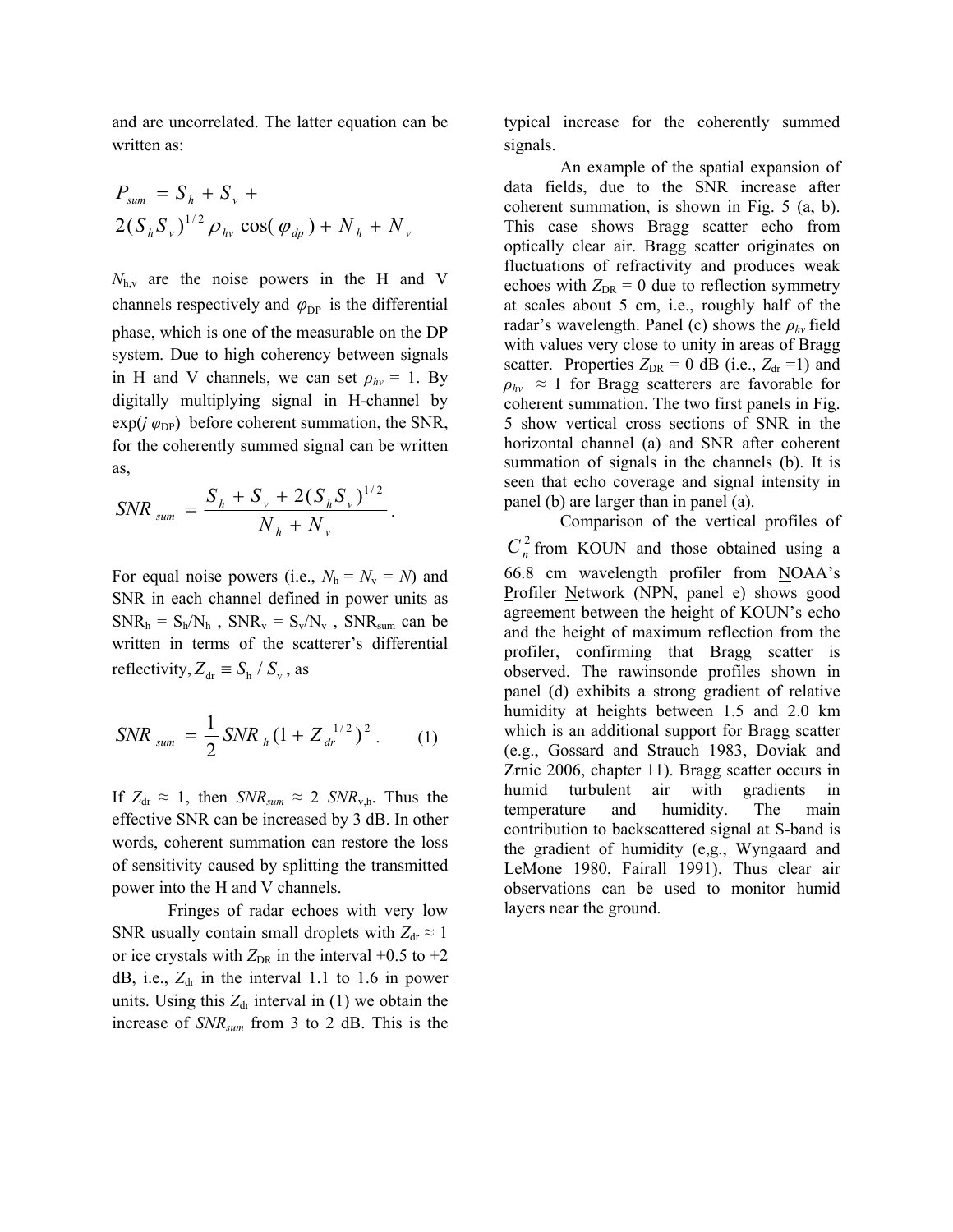

Fig. 5. Vertical cross-sections of (a) SNRh, (b) SNRsum, (c) *ρ*hv fields. (d) Rawinsonde profiles of the temperature (red), wind velocity (blue), and relative humidity (black) above Norman, OK at 0Z February 27, 2008. (e) Echo power *P* (black) and estimated log( $C_n^2$ ) (red) from the NPN profiler at Vici, OK on 02/26/2008 at 2018 UT. All data are presented above the radar horizon.

#### **5. Conclusions**

- Two-dimensional processing of noise speckles allows for effective noise suppression. This results in a reduction in the SNR threshold of radar products by 5 dB relative to the threshold used in the "legacy" system. Such a SNR reduction is equal to an increase in radar sensitivity by 5 dB, which is larger than the loss of sensitivity due to power splitting in the SHV polarization configuration. This means the noise processing allows restoration of the signal loss due to the DP upgrade and an improvement in echo coverage with respect to the single polarization systems.
- Noise speckle processing is done in the RPG, i.e., it does not require any computing resources from RDA subsystem.
- The noise speckle remover can also be used to suppress contamination from interference signals.
- Coherent summation of signals in the horizontal and vertical channels increases radar sensitivity by 2-3 dB, which is substantial for radar observations of weak echoes, particularly from clear air returns. Clear air observations can be used to monitor humid layers near the ground.

#### **References**

- Doviak, R. J. and D. S. Zrnic, 2006: *Doppler radar and weather observations*, 2<sup>nd</sup> ed., Academic Press, 562 pp.
- Doviak, R.J., V. Bringi, A. Ryzhkov, A. Zahrai, D. Zrnic, 2000: Considerations for polarimetric upgrades to operational